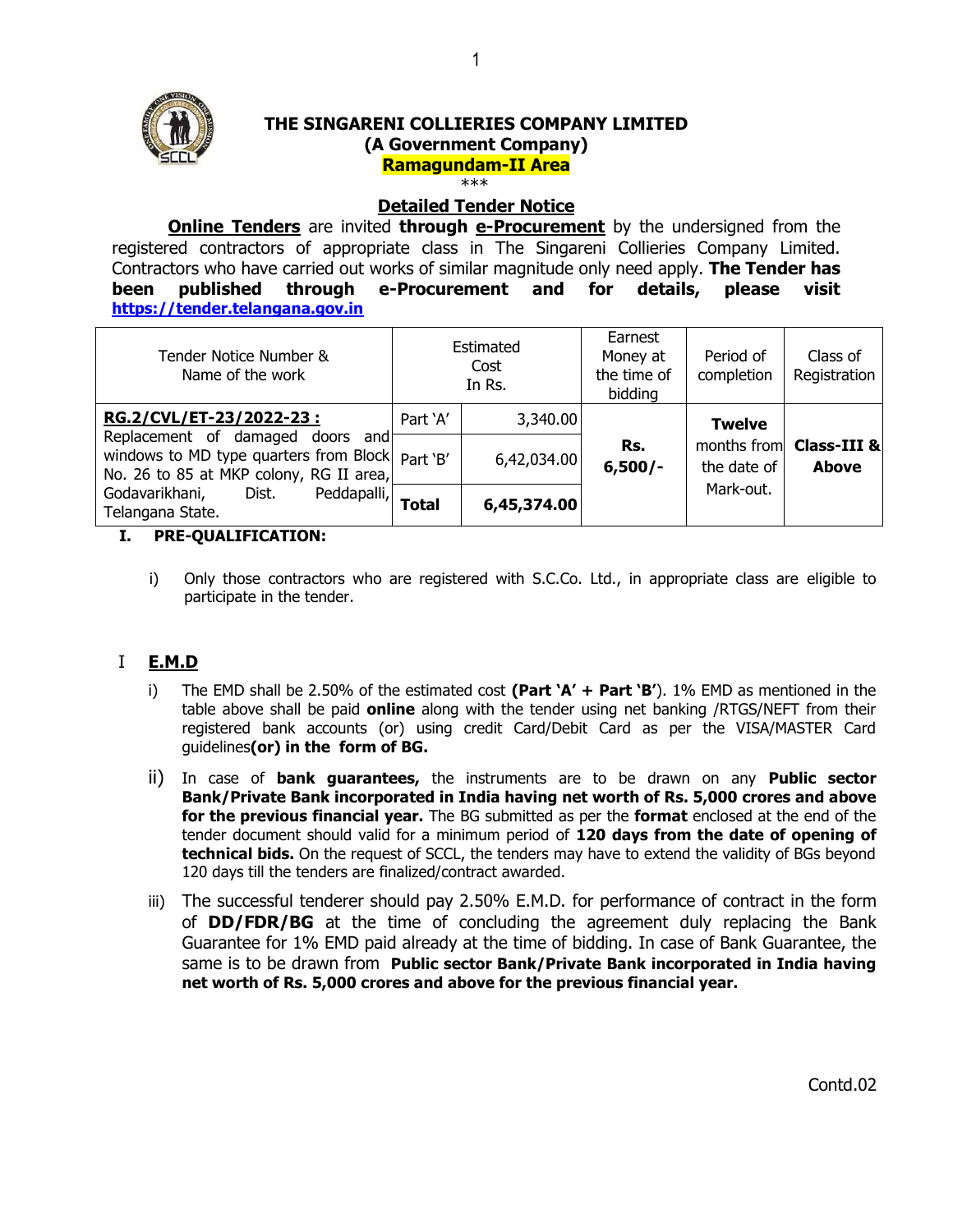# TENDERING PROCEDURE:

II

.

- 1. The bidder shall scan and upload the following documents while participating in the tender.
	- a) Contractor registration certificate issued by SCCL valid as on the date of opening of bids.
	- b) EMD instrument.

# 2. **The Price Bid is provided in 2 parts.**

Part 'A' contains Schedule of quantities and rates for Cement & Steel to be issued by SCCL on Sale Invoice. Bidder is not allowed to quote for this and hence not uploaded on e-procurement.

Bidders are requested to go through special clauses provided in Part 'A'

Part 'B' contains schedule of quantities and rates for other construction items and uploaded on e-procurement to enable the bidders to quote their uniform percentage on this.

- 3. The ceiling of tender premium shall be  $5\%$  for Part 'B'.
- 4. The price bids of the bidders who have submitted the above documents will be opened on the specified date. In case of extension of the date of opening of bids, suitable corrigendum will be published in the e-procurement platform.
- 5. Dates for submission / opening of bids:
	- (a) Bid submission date starts from 04.00 P.M. on **13-06-2022.**
	- (b) Last date for Submission of Bids **27-06-2022** up to 4.30 P.M.
	- (c) The Price Bids will be opened at 5.00 P.M. on **27-06-2022** , at the Office of General Manager/Rg-II.
- 6. The Tenderer has to keep his tender valid for 120 days from the date of opening of price bids.
- 7. The successful tenderer shall submit copy of GST registration certificate/ PAN card at the time of concluding the agreement.

# IV **OTHER INFORMATION TO THE BIDDER:**

1. Submission of hard copies of the documents & original E.M.D. instruments:

The Department will notify the successful bidder for submission of hard copies of registration certificate and original EMD at time of bidding.

Further after award of work, the 2½ % EMD for performance of contract is to be submitted(replacing 1% EMD paid at the time of bidding) and to be kept valid for a period of as given below: (i.e., period of completion plus defect liability period plus 3 months) as stated at paras II (iv).

| S.No | Tender No             | EMD validity in months                                            |
|------|-----------------------|-------------------------------------------------------------------|
|      | RG2/CVL/ET-23/2022-23 | 39 (Period of completion + Defect Liability Period + 3<br>months) |